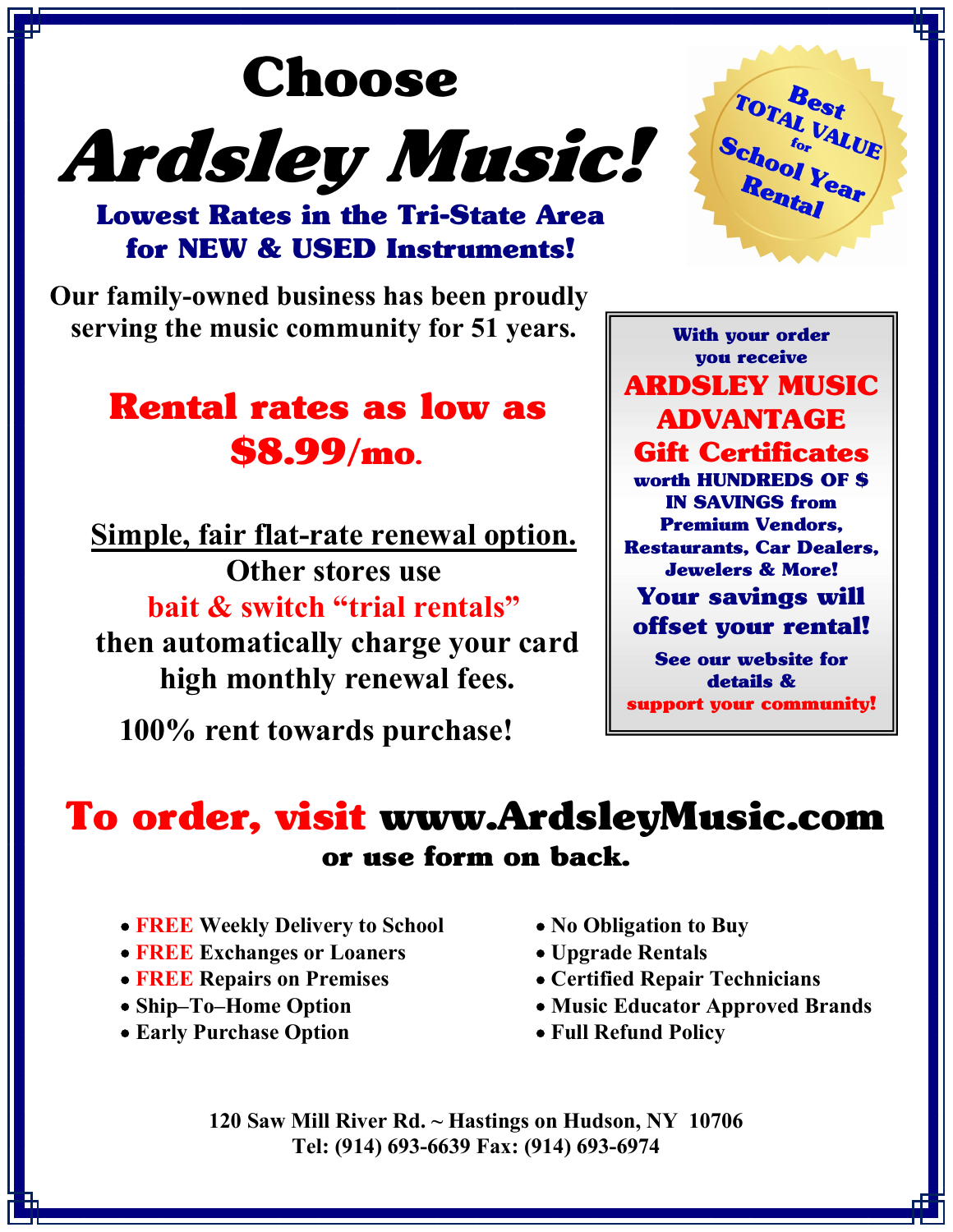## COMPETITIVE RENTAL RATES

| <b>Instrument</b>                                                                                                             | <b>School Year</b><br>(10 Month Rental)<br><b>Standard</b>               | New or<br><b>Virtuoso</b><br>(for Violins) | <b>Damage</b><br><b>Protection</b><br>(required)                                | <b>Instrument</b><br>Replacement<br><b>Protection</b><br>(optional) |
|-------------------------------------------------------------------------------------------------------------------------------|--------------------------------------------------------------------------|--------------------------------------------|---------------------------------------------------------------------------------|---------------------------------------------------------------------|
| <b>Violin Viola Guitar</b>                                                                                                    | \$89.99<br>(\$8.99 a month)                                              | \$149.99<br>(\$14.99 a month)              | \$32.99<br>(\$3.29 a month)                                                     | \$26.99<br>(\$2.69 a month)                                         |
| <b>Flute Clarinet</b><br><b>Trumpet Cornet</b><br><b>Piccolo Trombone</b><br><b>Snare Drum</b><br><b>Percussion Kit/Bells</b> | \$92.99<br>(59.29 a month)<br><b>Competition charges</b><br>(\$25/month) | \$179.99<br>(\$17.99 a month)              | \$34.99<br>(\$3.49 a month)<br><b>Competition</b><br>charges \$50<br>(55/month) | \$27.99<br>(2.79 a month)                                           |
| <b>Alto Sax</b>                                                                                                               | \$199.99<br>(\$19.99 a month)                                            | \$329.99<br>(\$32.99/month)                | \$34.99<br>(\$3.49 a month)                                                     | \$29.99                                                             |
| <b>Cello</b><br><b>Single French Horn</b>                                                                                     | \$199.99<br>(\$19.99 a month)                                            | \$469.99<br>(\$46.99 a month)              | \$39.99<br>(\$3.99 a month)                                                     | (\$2.99 a month)                                                    |
| <b>Baritone Horn</b><br>Euphonium<br>Double Fr. Horn<br><b>Tenor Sax</b>                                                      | \$319.99<br>(\$31.99 a month)                                            | N/A                                        | \$44.99<br>(\$4.49 a month)                                                     | \$39.99<br>(\$3.99 a month)                                         |
| <b>Double Bass</b>                                                                                                            | \$379.99<br>(\$37.99 a month)                                            | N/A                                        | \$59.99<br>(\$5.99 a month)                                                     | N/A                                                                 |

All instruments are subject to availability. Prices subject to change without notice.

NOTE: The first year's rent goes towards purchase at a DISCOUNTED SALE PRICE, not the FULL LIST PRICE other dealers charge! Summer is free when you renew! Our low flat 10-month rate becomes a flat 12 month rate!!

## Satisfaction Guaranteed!

### 120 Saw Mill River Road ~ Hastings, NY 10706 Phone (914) 693-6639 ~ Fax (914) 693-6974

www.ArdsleyMusic.com

CREDENTIALS: Our administrative staff holds a total of 11 earned university degrees all related to music, education and the music industry. Among these are 4 Bachelors of Arts and Science degrees; 4 Masters of Arts degrees; 1 Masters in Business Administration; 1 Ph.D. in Education; 1 Doctor of Science in Musical Instrument Technology; and 1 Ph.D. in Musical Instrument Manufacturing. AMIS also holds staff membership in Guild of American Luthiers; National Association of Professional Band Instrument Repair Technicians; National Association of Music Merchants; Music Educators National Conference; Suzuki Association of the Americas; New York State School Music Association; National String Teachers Association; American String Teachers' Association and The Violin Society of America.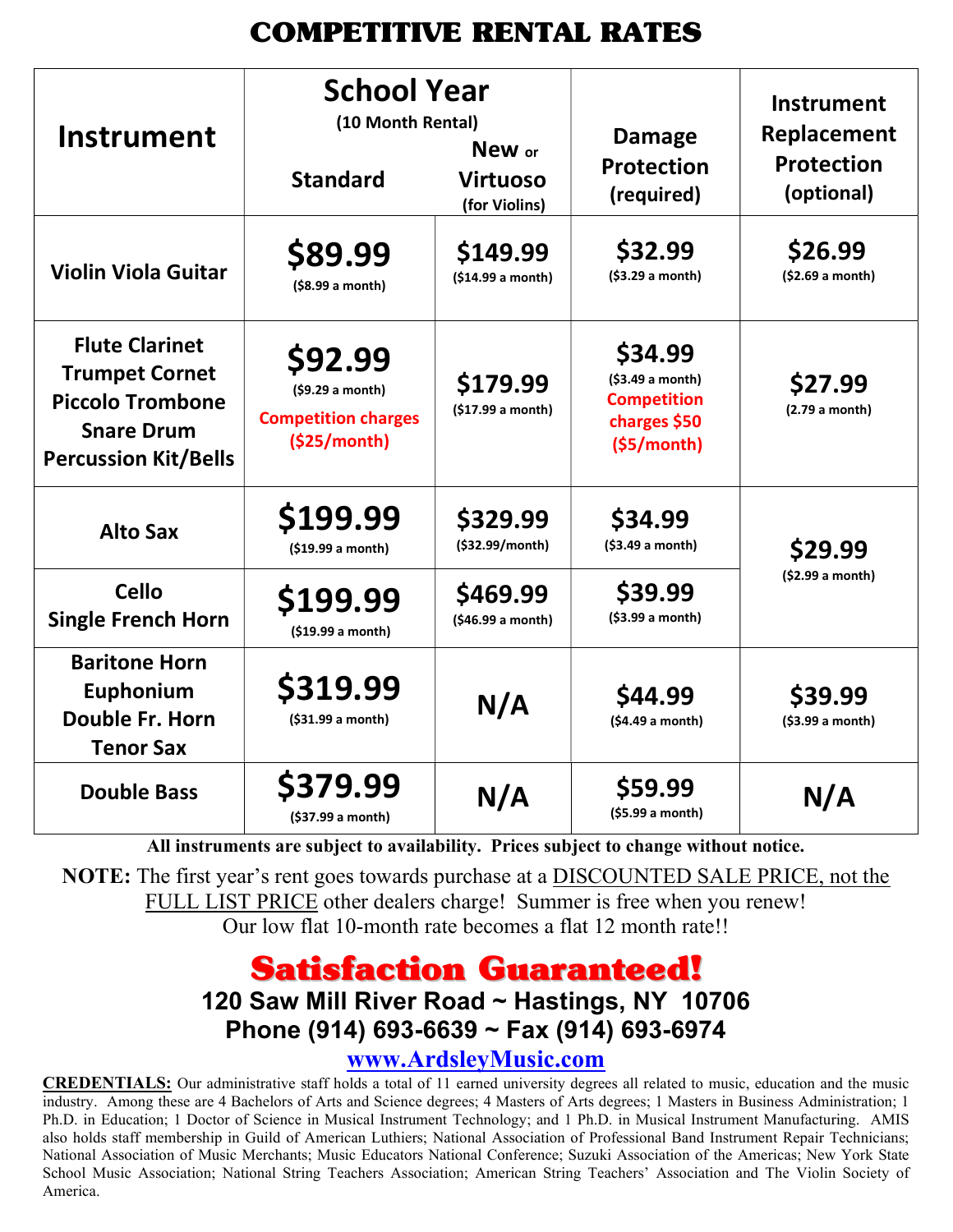## ACCESSORIES

To place an accessory/book order, circle items below. Include the correct amount with your order and the accessories will be delivered to school with your instrument.

Accessories are necessary for the proper functioning of your instrument. Beginning students need accessory kits (listed below in bold type). They contain all your child will need to use his or her instrument properly. Books are listed in the right-hand column. All books delivered will be Volume I & all reed sizes will be 1 1/2 unless otherwise indicated.

HEALTH ADVISORY: Accessories that are "included" with competitors' rentals may have been used by previous renters. ONLY USE NEW ACCESSORIES!

#### ALL INSTRUMENTS

| Music Stand (for home practice)\$16.99 |  |
|----------------------------------------|--|
| Manuscript Note Book\$7.49             |  |
| Metronome/Tuner\$19.99                 |  |
|                                        |  |
| Yamaha Soprano Recorder\$7.99          |  |

#### VIOLIN & VIOLA

| KIT - Rosin \$3.49                        |  |
|-------------------------------------------|--|
| Note: All Kun Rests are Collapsible       |  |
| Kun Shoulder Rest (1/16-1/4)\$25.95       |  |
| Kun Shoulder Rest (1/2 - 3/4)\$27.95      |  |
| Kun Shoulder Rest (4/4)\$29.95            |  |
| Kun Shoulder Rest Viola 15" +\$30.95      |  |
| Foam Shoulder Rest\$5.99                  |  |
| Kinder Chinder Shoulder Rest\$15.99       |  |
| Everest Violin Shoulder Rest\$20.49       |  |
| Everest Viola Shoulder Rest (15"+)\$29.49 |  |
| Hill (upgrade)Rosin\$12.99                |  |
|                                           |  |
|                                           |  |
| Bow Hold Buddies Bow Grip                 |  |
|                                           |  |
| Hold Fish Bow Grip (Violin/Viola)\$17.99  |  |
|                                           |  |
| Spare Violin String Set\$19.99            |  |
| Spare Viola String Set\$29.99             |  |

#### **CELLO**

#### KIT – Rosin & Slip Stop..\$11.99

| Hidersine Cello Rosin\$8.69       |  |
|-----------------------------------|--|
|                                   |  |
|                                   |  |
| End Pin Anchor\$15.99             |  |
|                                   |  |
| Cellophant Bow Grip(Cello)\$26.95 |  |
| Spare Cello String Set \$57.99    |  |

#### BASS

| <b>KIT - Rosin, Slip</b> |  |
|--------------------------|--|
| <b>Stop \$15.99</b>      |  |
| Pop's Bass Rosin\$12.99  |  |
| End Pin Anchor\$15.99    |  |

#### **FLUTE**

| Bo Pep Thumb Guide\$9.99    |  |
|-----------------------------|--|
| Bo Pep Finger Guide\$9.99   |  |
|                             |  |
| Covid Instrument Bag\$24.95 |  |

#### CLARINET

| KIT - 3 Reeds, Cork Grease,            |  |
|----------------------------------------|--|
| Swab, Mouthpiece Brush\$13.99          |  |
| Reeds (circle size) 1 1/2, 2, 2 1/2, 3 |  |
| Clarinet Reeds (box of 10)\$19.99      |  |
|                                        |  |
|                                        |  |
|                                        |  |
|                                        |  |
|                                        |  |
| Covid Instrument Bag\$24.95            |  |

#### ALTO SAX KIT - 3 Reeds, Cork Grease, Swab, Mouthpiece Brush….\$16.49

| Reeds (circle size) 1 1/2, 2, 2 1/2, 3 |
|----------------------------------------|
| Alto Sax Reeds (box of 10)\$25.95      |
|                                        |
|                                        |
|                                        |
|                                        |
|                                        |
|                                        |
| Covid Instrument Bag\$24.95            |
|                                        |

#### TENOR SAX

#### KIT - 3 Reeds, Cork Grease, Swab, Mouthpiece Brush.\$18.99

| Reeds (circle size) 1 1/2, 2, 2 1/2, 3 |  |
|----------------------------------------|--|
| Tenor Sax Reeds (box of 10)\$34.99     |  |
|                                        |  |
|                                        |  |
|                                        |  |
| Covid Instrument Bag\$24.95            |  |

#### TRUMPET & BARI HORN KIT - Valve Oil, Tuning Slide Lube, Mouthpiece Brush,

| виос, моишріссе втизн, |  |
|------------------------|--|
|                        |  |
|                        |  |
|                        |  |
|                        |  |

#### TROMBONE

#### KIT - Slide Oil, Tuning Slide Lube, Mouthpiece Brush,

#### FRENCH HORN KIT - Rotor Oil, Tuning Slide

#### DRUM

| KIT - Sticks, Practice Pad\$14.99        |  |
|------------------------------------------|--|
| <b>Student Drum Sticks</b>               |  |
| (Circle Size 2B, 5A, 5B, 7A)\$6.95       |  |
| Vic Firth Sticks (wood tip)              |  |
| (Circle Size 2B, 5A, 5B, 7A, SD1)\$12.20 |  |
| Gladstone Practice Pad\$14.99            |  |
| Remo Practice Pad 6"\$20.99              |  |
| Remo Practice Pad 8"\$24.99              |  |
| Remo Practice Pad 10"\$32.99             |  |

#### BAND METHOD BOOKS

| 49.99. Accent on Achievement\$9.99        |  |
|-------------------------------------------|--|
|                                           |  |
| <b>Essential Elements for Interactive</b> |  |
|                                           |  |
| Roy Burns Elementary                      |  |
|                                           |  |
| Tradition of Excellence\$10.95            |  |
| Standard of Excellence (Orig.)\$7.95      |  |
| Standard of Excellence Enhanced\$10.50    |  |
|                                           |  |

#### STRING METHOD BOOKS

| <b>Essential Elements For Interactive</b> |  |
|-------------------------------------------|--|
|                                           |  |
| Orchestra Expressions\$9.99               |  |
|                                           |  |
|                                           |  |
|                                           |  |
|                                           |  |
|                                           |  |
| Suzuki Violin with CD\$19.99              |  |
| Suzuki Viola with CD\$19.99               |  |
| Suzuki Cello with CD\$19.99               |  |
| Suzuki CD only (All Instruments)\$16.99   |  |

#### Please Fill Out Below:

| Total Cost of Accessories |  |  |  |  |
|---------------------------|--|--|--|--|
| Sales Tax @8.375%         |  |  |  |  |
| Total w/Tax               |  |  |  |  |

Transfer total to order form on next page (line 18)